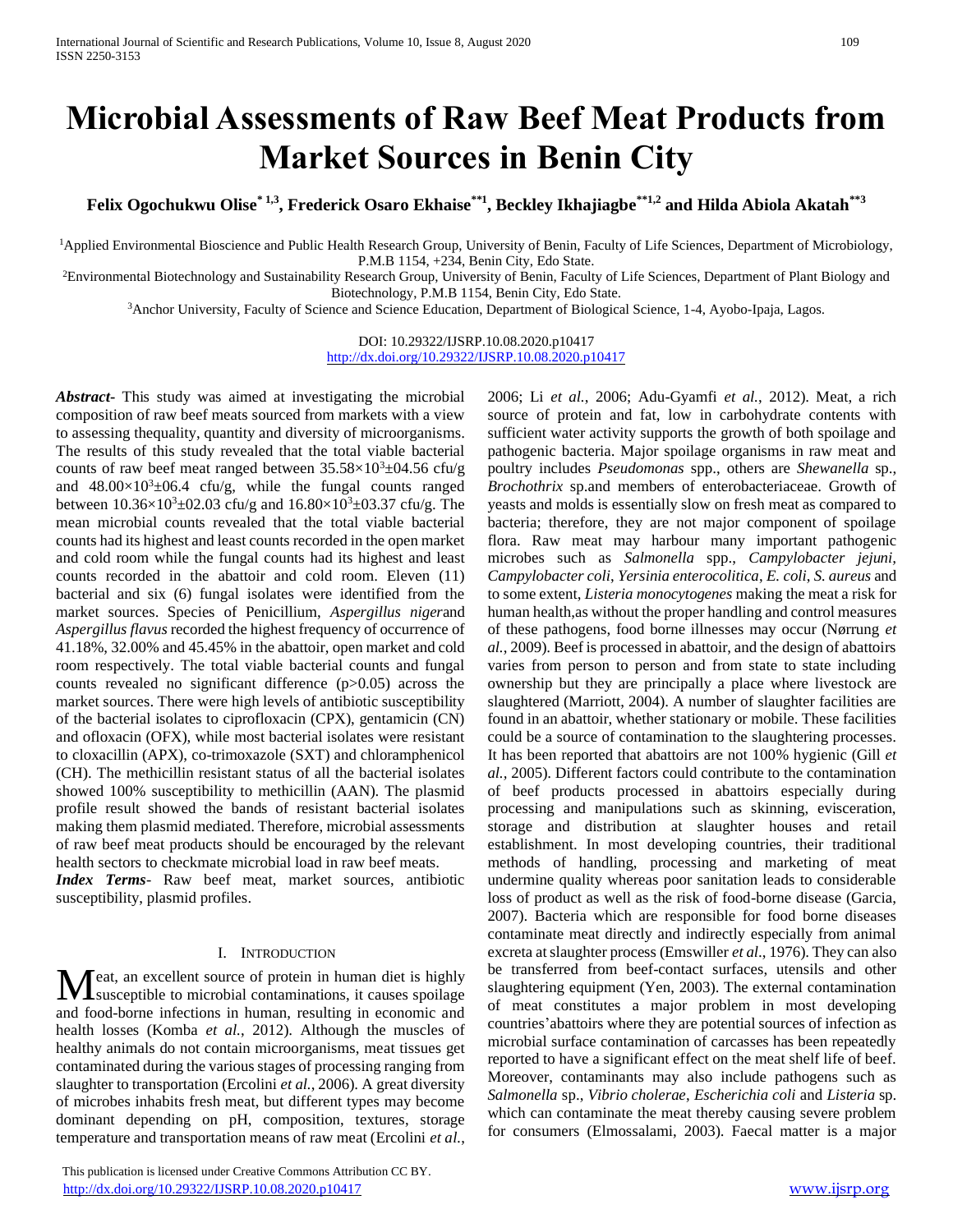source of contamination and could reach carcasses through direct deposition as well as by indirect contact through contaminated and unclean carcasses equipment, surfaces, workers, installations and air (Burch *et al*., 2002). Fortunately, most of the bacterial colonies which have been isolated from beef carcasses are said to be nonpathogenic, except for few human pathogens such as *Salmonella*  sp. *Campylobacter* sp. and *Listeria* sp. which have been isolated in a number of cases (Emswiller *et al.,* 1976).

The beef meat available for sales comes through a long chain of slaughtering and transportation from market sources (abattoir, open markets and closed markets), where each source may pose a risk of microbial contamination. The sanitary conditions of abattoirs and its surrounding environments are major factors contributing to bacterial contamination of meat (Gill *et al.*, 2000). Contaminations can be aggravated during transportation, storage and handling of meat at butcher shops. In accordance with HACCP (Hazard analysis critical control point), food safety requirements should be followed strictly to control the food-borne illnesses and to keep the microbial load of raw meat in checked. Meat is an important source of protein, but however can be an important source of human infection. About 75% of emerging human infectious diseases are thought to have come from animals, including wildlife. Considering the processing of meats from unhygienic environments in developing nations, this study therefore seek to investigate the microbial composition of meats sourced from markets, particularly those implicated in disease forms in humans. Infection is defined as the entry of harmful microbes into the body and its multiplication in the tissues / bloodstream (Jennie, 2001) resulting to complications. The infection may remain [localized,](http://www.biology-online.org/dictionary/Localised) [subclinical](http://www.biology-online.org/dictionary/Subclinical) and [temporary](http://www.biology-online.org/dictionary/Temporary) if the body's defensive [mechanisms](http://www.biology-online.org/dictionary/Mechanisms) are [effective.](http://www.biology-online.org/dictionary/Effective) [A local](http://www.biology-online.org/dictionary/Local) infection may persist and [spread](http://www.biology-online.org/dictionary/Spread) by [extension](http://www.biology-online.org/dictionary/Extension) to become an [acute,](http://www.biology-online.org/dictionary/Acute) [sub-acute](http://www.biology-online.org/dictionary/Subacute) or [chronic](http://www.biology-online.org/dictionary/Chronic) [clinical](http://www.biology-online.org/dictionary/Clinical) infection or [disease](http://www.biology-online.org/dictionary/Disease) [state.](http://www.biology-online.org/dictionary/State) The study also seeks to assay possible contaminants or disease-causing microbes and the healthy state of meat products for human consumption, to determine at what stage the meat products gets contaminated, either at the abattoir, at sales points or cold room as well as the virulent nature and possible way to check the menace. The aim of the study was to investigate the microbial composition of meats products from market sources with a view to assessing the quality, quantity and diversity of microorganisms in Benin City. The specific objectives of our study was to enumerate the microbial population of meat products, isolate, characterize and identify microorganisms from meat sources in Benin City, Nigeria, determine the antibiotic susceptibility pattern of the bacterial isolates and the frequency of occurrence of the microbial isolates, to determine the methicillin resistant status (susceptibility pattern) of the bacterial isolates and the plasmid profile of the bacterial isolates.

# II. MATERIAL AND METHODS

This research work was carried out in Benin City, Edo State, Nigeria. Meat products were purchased from Bob Izua Slaughter House, Ikpoba Hill Market and Cold Room, all in Benin City. The experimental analyses of this research were carried out in Department of Microbiology, Faculty of Life Sciences, University of Benin, and the plasmid profiling of the bacterial isolates were carried out at the Molecular and Virology Laboratory of the

 This publication is licensed under Creative Commons Attribution CC BY. <http://dx.doi.org/10.29322/IJSRP.10.08.2020.p10417> [www.ijsrp.org](http://ijsrp.org/)

International Institute of Tropical Agriculture, Ibadan. Beef meat samples were collected from Bob Izua Slaughter House, Ikpoba Hill Market and meat cold room in Ikpoba environs, Benin City. Samples were collected twice every month, for a period of six months between 9am and 11am. Slaughtering is usually carried out in the mornings, apart from samples which were collected from the closed markets, which are the leftover of meat sample from the sales of previous days and were preserved in refrigerators for the next day sales. Samples were collected on a market day and on a non-market day to check for the possible increase or decrease in the microbial load of the meat samples. The market sources include; the Abattoir (Bob Izua Slaughter House), Open Market (Ikpoba Hill Market, where the meats are kept in the tray), and Closed Market (where the meats are in the freezer/cold room), for example, a cold room. The meat products from the Abattoir are transported to the Open Market by vehicles or Wheel Barrows/Keke Nape. In the Open Market, meat products are sold from morning to evening, the leftover are kept in the freezer for the next day market sales. The leftover of the meat sample from the sales of previous days are preserved in refrigerators in the Closed Market for the next day sales. A total of 36 samples were collected from the market sources (Abattoir, Open Market and Closed Market) which comprises of 6 samples per month for the sampling period of 6 months.

A. Enumeration of Microorganisms**:**

Ten grams (10 g) of the raw beef meat samples was homogenized in a mortar and transferred to 90.0 ml of sterile distilled water. This served as the stock culture (Cheesbrough, 2000). From the stock suspension, 1.0 ml of the sample was aseptically pipetted into a sterile test tube containing 9.0 ml of sterilized distilled water to obtain  $10^{-1}$  dilution. The contents were mixed thoroughly and further serial dilution was carried out to obtain  $10^{-3}$  and  $10^{-5}$ dilutions (Cheesbrough, 2000). Aliquot of 0.1 ml from the  $10^{-1}$ , 10-3 and 10-5 dilutions was aseptically pipetted and transferred into correspondingly-labeled Petri dishes. This was followed by pouring of prepared, cooled but molten nutrient agar, MacConkey agar, blood agar and potato dextrose agar (oxoid) using pour plate techniques. The contents were gently swirled and allowed to solidify at room temperature (Ogunledun, 2007).

B. Preparation of Culture Media:

The following media was used in this study and was prepared according to manufacturer's instruction; nutrient agar, blood agar, MacConkey agar, potato dextrose agar and Muller Hinton Agar. Microbiological Analyses:

The microbial isolates were characterized and identified based on the cultural, morphological and biochemical characteristic features according to the methods of (Cheesbrough 2000, 2003; Oyeleke *et al.,* 2008) and the methods of Bergey's Manual for Determinative Bacteriology (Buchanan *et al.,* 1974). A loopful of the culture was picked and inoculated into sterilized slant bottles containing prepared nutrient agar (oxoid) medium using streaking technique. The slants were incubated at  $37^{\circ}$ C for 24-48 h after which Gram's staining, spore staining, biochemical tests and sugar fermentation tests were carried out to authenticate the identity of the microbial isolates. The cultural and morphology characteristics of the fungal isolates were identified with the features described by Barnett *et al.,* (1972).

Antibiotic Susceptibility Test: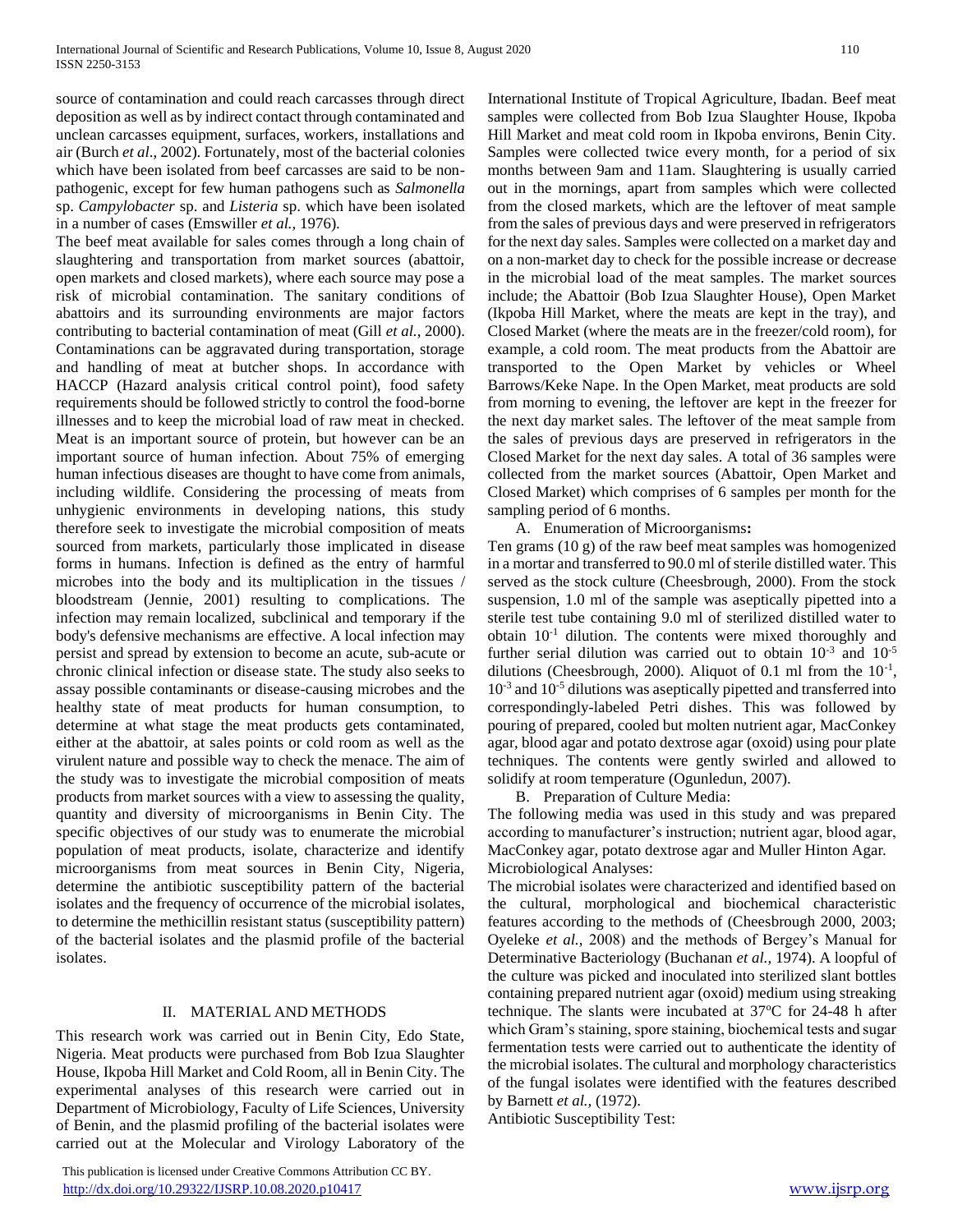The agar diffusion techniques as described by (Bauer *et al.,* 1966) were used for the test. Bacterial colonies from the pure culture were transferred into nutrient broth and incubated overnight, thereafter the test organisms were streaked on agar plates using sterile inoculating wire loop. The appropriate multi – disc depending on whether the test organism plated was Gram-negative organism or Gram-positive organism was then placed firmly onto the surface of the dried plates, using sterile forceps. The plates were kept at room temperature for one hour, which allowed diffusion of different antibiotics from the disc into the medium. The plates then incubated at  $37^{\circ}$ C for  $18 - 24$  h. Record and interpretations of results were done using the zone sizes according to the methods of CLSI, (2005).

C. Methicillin Antimicrobial Susceptibility Test:

The methicillin antibiotic susceptibility pattern of the isolates was determined using Kirby-Bauer-NCCLS modified disc diffusion techniques (Cheesbrough, 2002). Standardized overnight culture of each isolate were flooded on the surface of Mueller Hinton agar (MHA) plates, the excess drained off, allowed to dry, while the lid was in plate. Standard methicillin antibiotic disc was aseptically positioned at a reasonable equidistance on the inoculated MHA plates and allowed to stand for 1 h. The plates in duplicates, were incubated at 37°C for 24 h, diameters of the zones of inhibition produced by the antibiotic disc were measured and recorded. Isolation of Plasmid DNA and Agarose Gel Electrophoresis:

Plasmid isolation was carried out using the alkaline lysis method as described by Birnboim *et al.,* (1979). Agarose gel electrophoresis of the isolated plasmid DNA was carried out in tris-borate buffer system using 1.2% agarose, for 1 h at 75v. The plasmids DNA were isolated using lysing solution (200mM NaOH, 1% Sodium deodecylSulphate). The lysate was kept in ice for 30 min and centrifuged for 5 min, then phenol: chloroform (1:1) treatment was followed with the clear supernatant. Plasmid DNA were precipitated with equal volume of chilled isopropyl alcohol and DNA pellet was dissolved in 100 µl of TE buffer (diethylether). A 0.8% agarose gel was used to resolve DNA fragment and it was prepared by combining 0.8 g agarose in ten times concentration of Tris acetate ethylene diamine tetraacetate (10 ml 10XTAE) buffer and 90 ml distilled water in a 250 ml beaker flask and heating in a microwave for 2 min until the agarose was dissolved. A volume of 2.5 ml ethidium bromide (5.0 mg/ml) was added to the dissolved agarose solution with swirling to mix, the gel was then poured onto a mini horizontal gel electrophoresis tank and the casting combs were inserted. The gel was allowed to stand for 30 min and the casting comb was carefully removed after the gel had completely solidified. A one times concentration (IX) of Tris acetate ethylene diamine tetraacetate was added into the reservoir, till the buffer covers the agarose gel, 0.5 µl of gel tracking dye (bromophenol blue) was added to 20 µl of each sample with gentle mixing. Twenty  $(20)$   $\mu$ l of the sample was then loaded onto the wells of the gel, the mini horizontal electrophoresis gel set-up was covered and the electrodes connected. Electrophoresis was carried out at 100 - 120 mA for 1 hr. At the completion of the electrophoresis, the gel was removed from the buffer and viewed at a wavelength of 260nm under a UVlight box. The band pattern of the DNA fragments was then photographed with a Polaroid camera and documented using an electrophoresis gel documentation system. "The molecular sizes of each plasmid were determined by comparison with plasmids of known mass (Datta *et al.,* 1971).

### D. Plasmid Curing Procedure:

The isolates that showed resistance to the antibiotics used were subjected to standard plasmid curing methods (Sijhary *et al.,* 1984). The isolates that showed resistance to some standard antibiotics due to presence of plasmids were selected and subjected to SDS plasmid curing treatments. Briefly, 1g of sodium dodecyl sulphate (SDS) was added to 100 ml of nutrient broth. The solution was autoclaved at 121  $\rm{^0C}$  for 15 min, the pH was adjusted to 7.6, and thereafter steamed for 1 h. Fresh 24 h old cultures of the samples were standardized and 0.5 ml was pipetted into the 100 ml broth. Control broth containing no SDS was also subjected to similar treatments. Cultures were incubated with aeration at 37  $\rm{^{0}C}$  for 24 hr. The cells including those from the control broth were then tested for antibiotic susceptibility. The reason for carrying out susceptibility test was to determine whether the eliminated plasmid was responsible for resistance to the used antibiotic.

# E. Statistical Analyses:

The experimental procedure was done in triplicate. The mean values  $\pm$  standard errors were calculated for both bacterial counts and fungal counts of the samples. The data obtained was analyzed using the parametric test of analysis of variance (ANOVA), at P<0.05 confidence limits for all parameters (Ogbeibu*,* 2005).

# III. RESULTS

The results presented in Table 1 showed the mean microbial counts of meat from market sources. The results of total viable counts ranged from  $48.00 \times 10^3 \pm 06.41$  to  $35.58 \times 10^3 \pm 04.56$  cfu/g with the count recorded at the open market (B) showing the highest bacterial counts while cold room (C) had the lowest counts. Total coliform counts also ranged from  $32.97 \times 10^3 \pm 04.58$  to  $16.69\times10^{3}$ ±03.60. Total coliform counts for beef samples was least at cold room (C) and highest in open market (B). The staphylococcal counts of the raw beef meat samples ranged from  $23.83 \times 10^{3} \pm 03.66$  to  $20.16 \times 10^{3} \pm 03.29$  cfu/g with the counts recorded at open market (B) showing the highest counts and counts recorded at the cold room having the least counts. The fungal counts of raw beef meat ranged from  $16.80\times10^{3} \pm 03.37$  to  $10.36\times10^{3}$ ±02.03 cfu/g. The highest fungal counts of raw beef meat were recorded at the abattoir while cold room had the least fungal counts. The coliform counts showed significant difference  $(p<0.05)$  in the mean microbial counts of meat samples in the open market. The total viable counts, staphylococcal counts and fungal counts revealed no statistically significant difference (p>0.05) across the market sources (Table 1).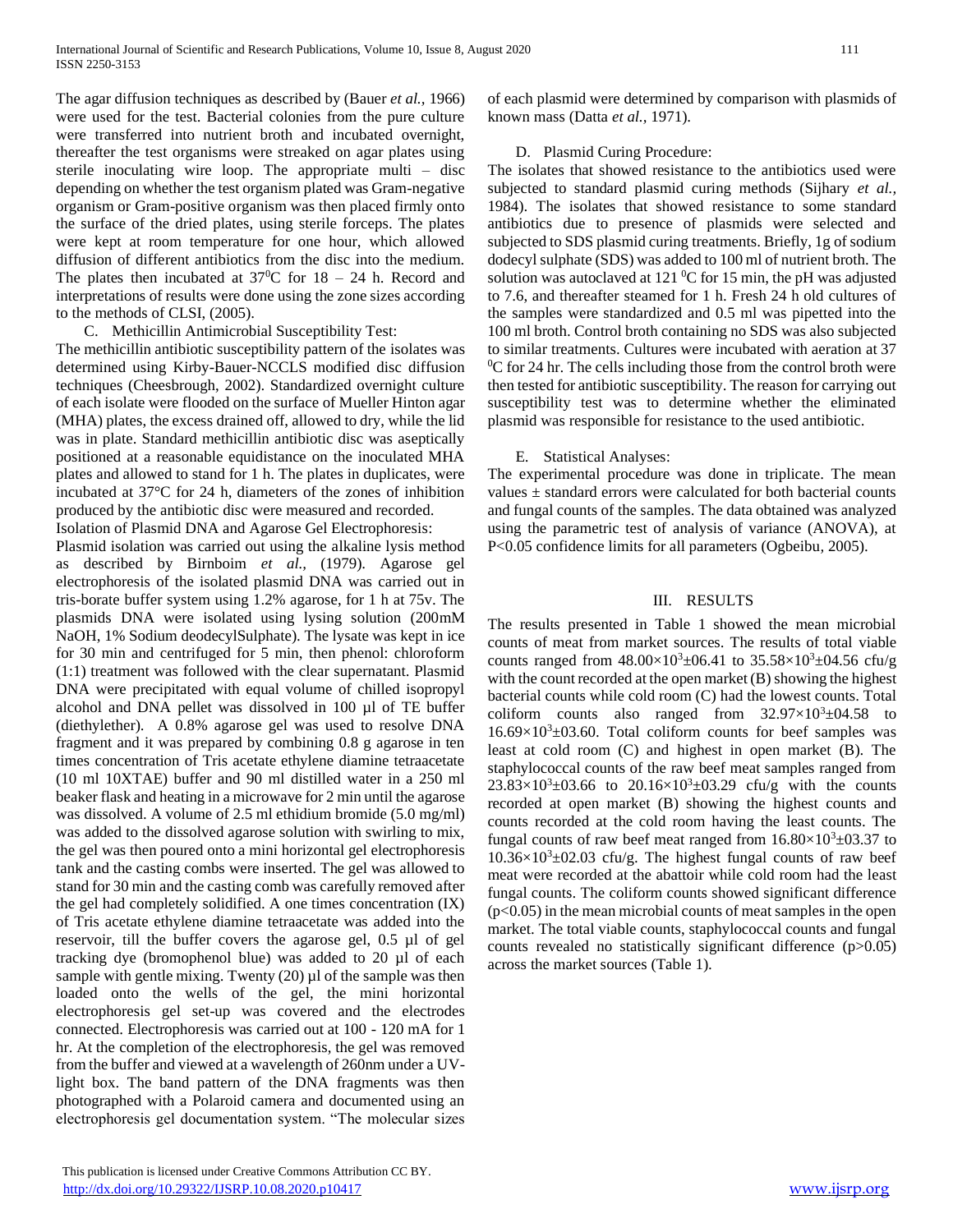# **Table 1: Mean microbial counts of raw beef meats from Market Sources.**

| Counts                               | Abattoir                      | Open Market                    | Cold Room                     |
|--------------------------------------|-------------------------------|--------------------------------|-------------------------------|
| <b>Total Viable Bacterial Counts</b> | 43.75×10 <sup>3a</sup> ±06.41 | 48.00×10 <sup>3a</sup> ±06.41  | 35.58×10 <sup>3a</sup> ±04.56 |
| <b>Coliform Counts</b>               | 24.80×10 <sup>3a</sup> ±03.84 | 32.97×10 <sup>3ab</sup> +04.58 | 16.69×103a±03.60              |
| <b>Staphylococcal Counts</b>         | 20.88×10 <sup>3a</sup> ±03.63 | 23.83×10 <sup>3a</sup> +03.66  | 20.16×10 <sup>3a</sup> ±03.29 |
| <b>Fungal Counts</b>                 | 16.80×10 <sup>3a</sup> ±03.37 | 16.47×10 <sup>3a</sup> ±02.65  | 10.36×10 <sup>3a</sup> ±02.03 |
|                                      |                               |                                |                               |

Values are mean  $\pm$  SE; Colony forming unit per gram= cfu/g.

Mean bearing different superscript (a and b) between column differ significantly (p<0.05).

The bacterial isolates identified during this study were *Micrococcus luteus*, *Escherichia coli*, *Staphylococcus aureus*, *Staphylococcus epidermidis*, *Bacillus subtilis*, *Serratia marcescens, Enterobacter aerogenes*, *Klebsiella pneumoniae, Pseudomonas aeruginosa, Proteus vulgaris* and *Streptococcus pyogenes.* Cultural, morphological and biochemical features of the bacterial isolates are presented on Table 2.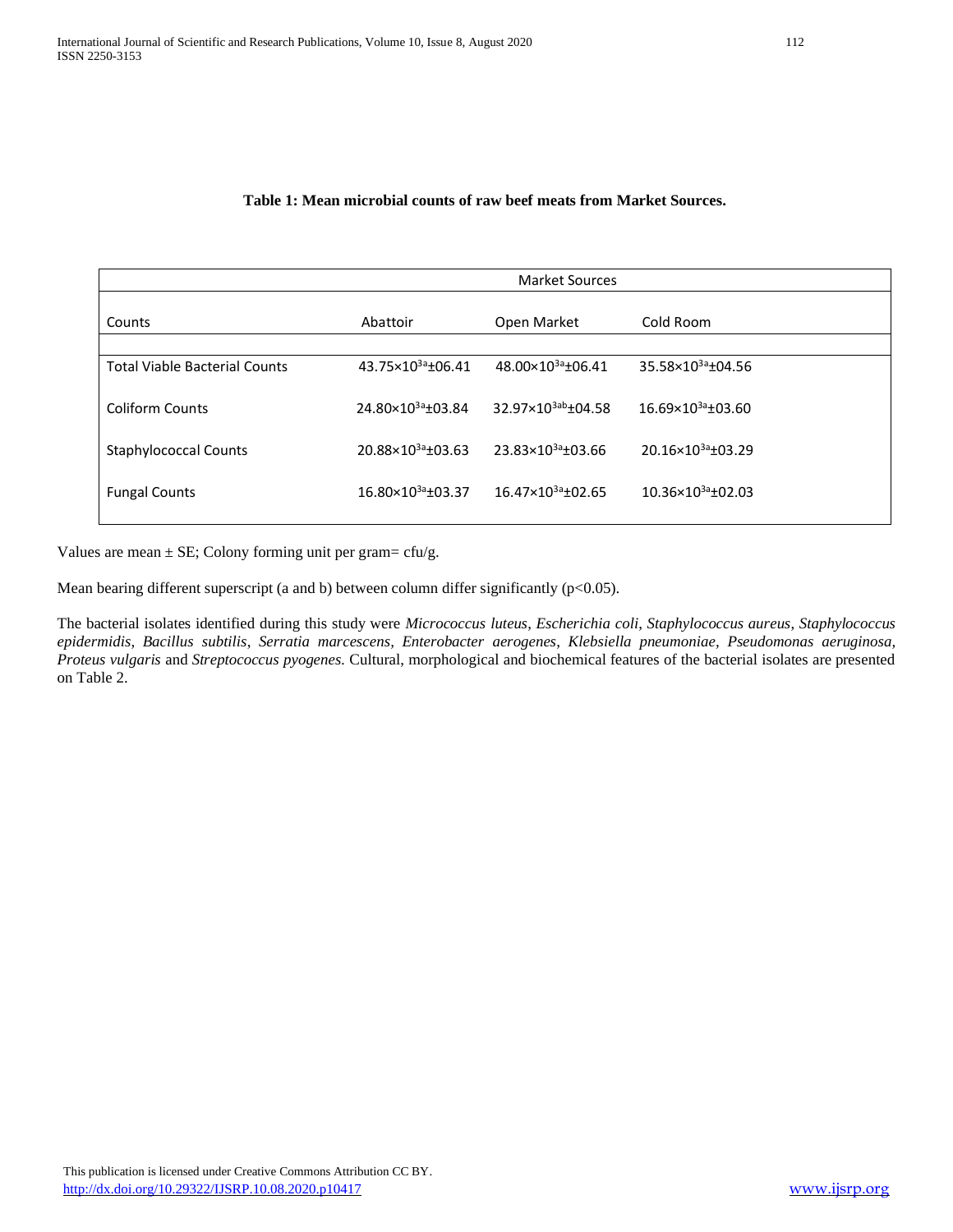# **Table 2: Cultural, Morphological and Biochemical Features of the bacterial isolates**

| Features            |                          | $\overline{2}$     | 3                        | $\overline{4}$           | 5                        | 6                        | $\tau$                   | 8         | 9          | 10             | 11             |
|---------------------|--------------------------|--------------------|--------------------------|--------------------------|--------------------------|--------------------------|--------------------------|-----------|------------|----------------|----------------|
| <b>Cultural</b>     |                          |                    |                          |                          |                          |                          |                          |           |            |                |                |
| Elevation           | Convex                   | Flat               | Convex                   | Low<br>convex            | Convex                   | Low<br>convex            | Convex                   | Convex    | Convex     | Convex         | Low<br>convex  |
| Margin              | Entire                   | Undulated          | Entire                   | Entire                   | Entire                   | Entire                   | Entire                   | Entire    | Smooth     | Entire         | Entire         |
| Colour              | Yellow                   | Cream              | Cream                    | Cream                    | Cream                    | Cream                    | Red                      | Yellow    | White      | Cream-white    | Cream          |
| Shape               | Circular                 | Irregular          | Circular                 | Circular                 | Circular                 | Circular                 | Circular                 | Circular  | Circular   | Circular       | Circular       |
| Size                | Medium                   | Medium             | Medium                   | Medium                   | Medium                   | Medium                   | Medium                   | Small     | Small      | Small          | Medium         |
| Morphological       |                          |                    |                          |                          |                          |                          |                          |           |            |                |                |
| Gram staining       | $+$                      | $\qquad \qquad +$  |                          | $\overline{\phantom{a}}$ |                          |                          |                          | $+$       | $+$        | $+$            | $\overline{a}$ |
| Cell type           | Cocci                    | Rod                | Rod                      | Rod                      | Rod                      | Rod                      | Rod                      | Cocci     | Cocci      | Cocci          | Rod            |
| Cell                | Single                   | Chains             | Single                   | Single                   | Single                   | Single                   | Single                   | Cluster   | Chains     | Cluster        | Singles        |
| arrangement         |                          |                    |                          |                          |                          |                          |                          |           |            |                |                |
| Spore staining      | $\sim$                   | $+$                | $\overline{\phantom{a}}$ | $\overline{\phantom{a}}$ | $\overline{\phantom{a}}$ | $\overline{\phantom{a}}$ | $\overline{\phantom{a}}$ |           |            | $\overline{a}$ | ٠              |
| <b>Biochemical</b>  |                          |                    |                          |                          |                          |                          |                          |           |            |                |                |
| Catalase            | $+$                      | $+$                | $+$                      | $+$                      | $+$                      | $+$                      | $+$                      | $+$       |            | $+$            | $+$            |
| Oxidase             | $\overline{\phantom{a}}$ |                    |                          |                          |                          |                          |                          |           |            |                |                |
| Coagulase           |                          |                    |                          |                          |                          |                          |                          | $^{+}$    |            |                |                |
| Urease              | $^{+}$                   | $^{+}$             |                          | $\overline{\phantom{a}}$ | $^{+}$                   | $^{+}$                   | ٠                        | $+$       |            |                |                |
| Indole              |                          | ٠                  |                          | $+$                      | ٠                        | $+$                      | ٠                        |           |            | ٠              |                |
| Cittrate            | $^{+}$                   | $+$                | $+$                      | ٠                        | $^{+}$                   | $+$                      | $+$                      | $^{+}$    | $^{+}$     | $^{+}$         | $+$            |
| <b>Sugar</b>        |                          |                    |                          |                          |                          |                          |                          |           |            |                |                |
| <b>Fermentation</b> |                          |                    |                          |                          |                          |                          |                          |           |            |                |                |
| Glucose             | $+$                      | $^{+}$             | $^{+}$                   | $+$                      | $^{+}$                   | $^{+}$                   | $^{+}$                   | $+$       | $+$        | $+$            | $^{+}$         |
| Lactose             |                          |                    |                          | $+$                      | $^{+}$                   | $\overline{\phantom{a}}$ |                          |           |            |                | $^{+}$         |
| Possible            | <b>Micrococcus</b>       | <b>B.</b> subtilis | Р.                       | E. coli                  | K.                       | Р.                       | Serratia                 | S. aureus | S.pyogenes | S.             | E.             |
| Isolates            | sp.                      |                    | aeruginosa               |                          | pneumoniae               | vulgaris                 | sp.                      |           |            | epidermidis    | aerogenes      |
|                     |                          |                    |                          |                          |                          |                          |                          |           |            |                |                |

Key:  $+$  = Positive,  $-$  = Negative.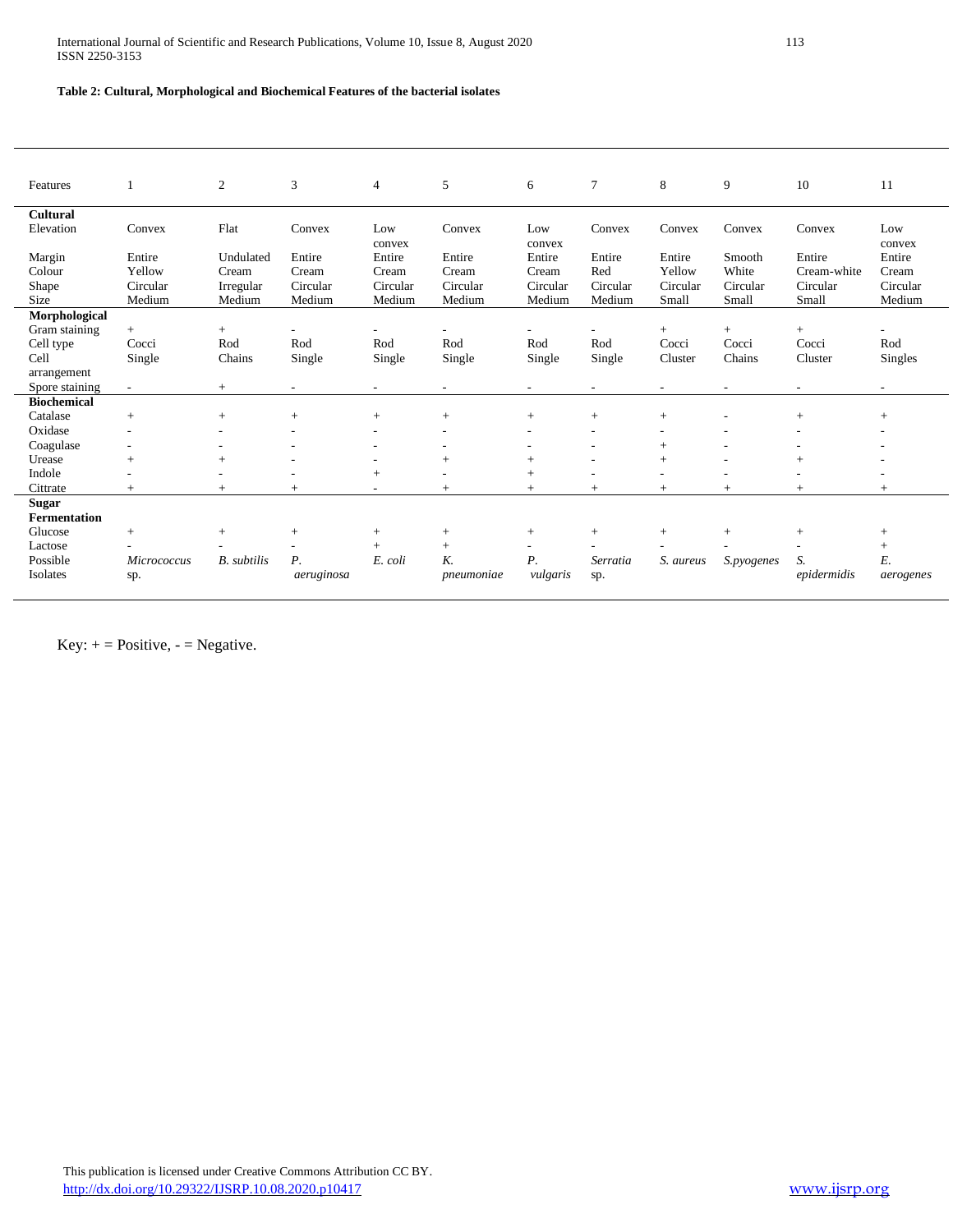A total of six (06) fungal isolates were isolated from the raw beef meat samples obtained from abattoir, open market and cold room. The fungal isolates are *Penicillium* sp., *Aspergillus flavus*, *Mucor* sp., *Saccharomyces* sp., *Rhizopus stolonifer*, and *Aspergillus niger*. Cultural and microscopic features of the fungal isolates are shown on Table 3. Key: F1= Fungal Isolate 1, F2= Fungal Isolate 2, F3= Fungal Isolate 3, F4= Fungal Isolate 4, F5= Fungal Isolate 5, F6= Fungal Isolate 6.

| Features          | F1              | F2                     | F <sub>3</sub>   | F4                   | F <sub>5</sub>      | F6              |
|-------------------|-----------------|------------------------|------------------|----------------------|---------------------|-----------------|
| Cultural          | White<br>fluffy | <b>Black</b><br>fluffy | Greenish yellow  | White flat colony    | Medium<br>creamy    | Greenish colony |
|                   | colony<br>with  | colony<br>with         | with<br>colonies | with<br>reverse side | with<br>colony      | white<br>with   |
|                   | side<br>reverse | side<br>reverse        | side<br>reverse  | cream                | elevation<br>convex | periphery       |
|                   | cream           | vellow                 | vellow           |                      | and entire margin   |                 |
| Microscopic       |                 |                        |                  |                      |                     |                 |
| Nature of hyphae  | Non-Septate     | Septate                | Septate          | Non-septate          | Pseudohyphae        | Septate         |
| Colour of spore   | Cream           | <b>Brown</b>           | Yellow           | Cream                | Cream               | Greenish        |
| Type of spore     | Sporangiophore  | Conidiophores          | Conidiophores    | Sporangiophore       | Chlamydospore       | Conidiophores   |
| of<br>Appearance  | Rhizoid         | Foot cells             | Foot cells       | Sporangium           | <b>Budding</b>      | Brush-like      |
| special structure |                 |                        |                  |                      |                     | conidia         |
| Possible isolates | Rhizopus sp.    | Aspergillus            | Aspergillus      | Mucor sp.            | Saccharomyces       | Penicillium sp. |
|                   |                 | niger                  | flavus           |                      | Sp.                 |                 |

Table 4 shows the frequency of distribution of bacterial isolates, with *Staphylococcus aureus* showing the highest frequency of occurrence (18.07%), while *Serratia marcescens* had the least frequency (02.41%) at the open market.

|  |  |  | Table 4: Percentage Frequency of occurrence (%) of bacterial isolates |
|--|--|--|-----------------------------------------------------------------------|

|                            | <b>Market Sources</b> |                 |                |  |  |  |  |  |
|----------------------------|-----------------------|-----------------|----------------|--|--|--|--|--|
| Isolates                   | Abattoir (A)          | Open Market (B) | Cold Room (C)  |  |  |  |  |  |
| Staphylococcus aureus      | 10(19.61)             | 15 (18.07)      | 08(25.00)      |  |  |  |  |  |
| Escherichia coli           | 11(21.57)             | 13 (15.66)      | 05(15.63)      |  |  |  |  |  |
| Pseudomonas aeruginosa     | 07(13.73)             | 11(13.25)       | 09(28.13)      |  |  |  |  |  |
| Streptococcus pyogenes     | 05(09.80)             | 09(10.84)       | Nil            |  |  |  |  |  |
| Staphylococcus epidermidis | 03 (05.88)            | 08(09.64)       | 05(15.63)      |  |  |  |  |  |
| Bacillus subtilis          | 04(07.84)             | 07(08.43)       | Nil            |  |  |  |  |  |
| Micrococcus luteus         | Nil                   | 06(07.23)       | 05(15.63)      |  |  |  |  |  |
| Klebsiella pneumonia       | 03(05.88)             | 05(06.02)       | N <sub>i</sub> |  |  |  |  |  |
| Enterobacter aerogenes     | 08 (15.69)            | 04(04.82)       | N <sub>i</sub> |  |  |  |  |  |
| Proteus vulgaris           | Nil                   | 03(03.61)       | Nil            |  |  |  |  |  |
| Serratia marcescens        | Nil                   | 02(02.41)       | Nil            |  |  |  |  |  |
| Total                      | 51 (100)              | 83 (100)        | 32 (100)       |  |  |  |  |  |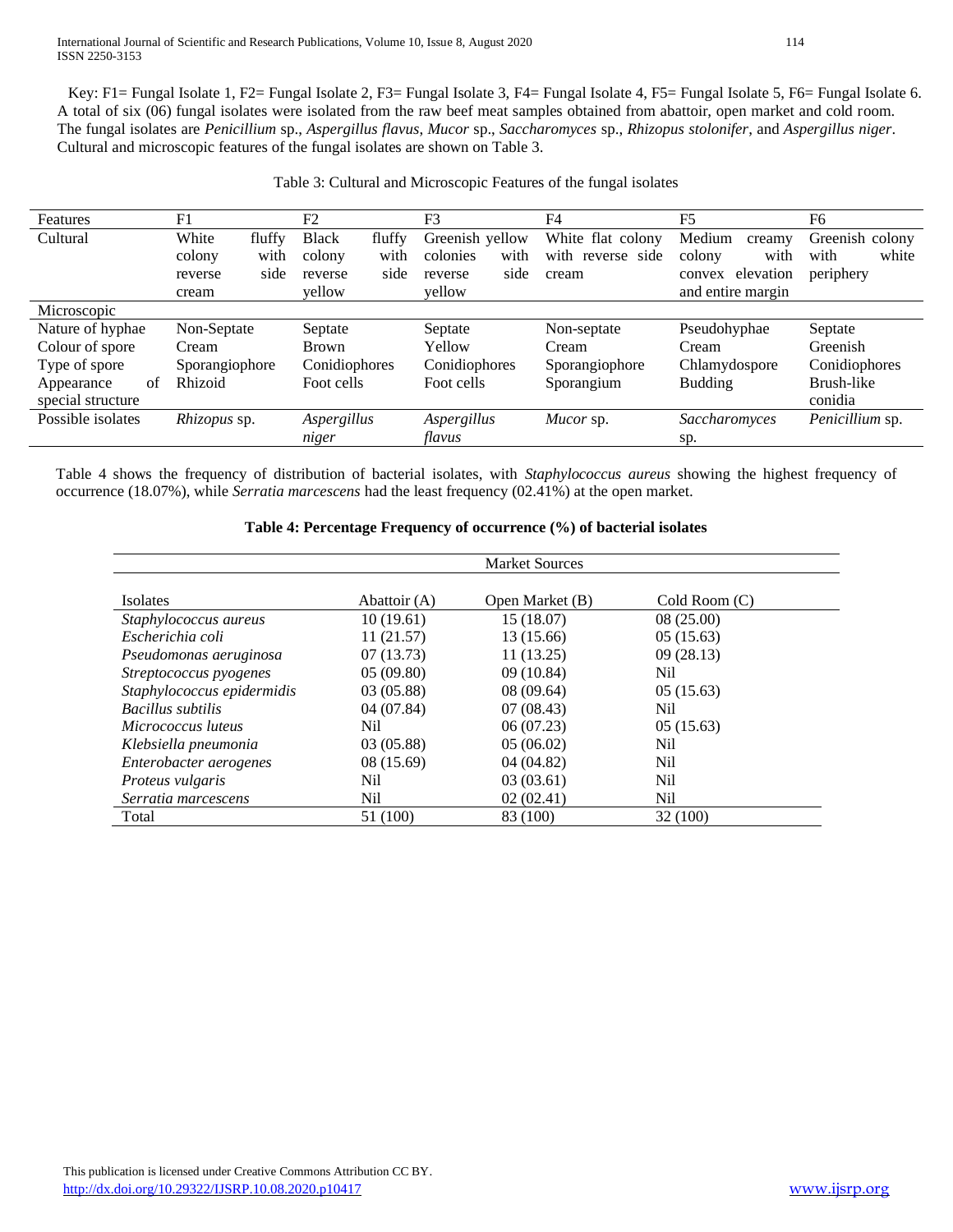Table 5 shows the frequency of occurrence of fungal isolates with *Aspergillus niger* showing the highest frequency of occurrence (32.0%) and *Saccharomyces* sp. having the least frequency (4.0%).

|                     |              | <b>Market Sources</b> |                         |
|---------------------|--------------|-----------------------|-------------------------|
|                     |              |                       |                         |
| Isolates            | Abattoir (A) | Open Market (B)       | $\text{ Cold room}$ (C) |
| Aspergillus niger   | 05(29.41)    | 08 (32.00)            | 03(27.27)               |
| Mucor sp.           | 02(11.76)    | 05(20.00)             | 01(09.09)               |
| Rhizopus stolonifer | 03(17.65)    | 05(20.00)             | Nil                     |
| Aspergillus flavus  | Nil          | 03(12.00)             | 05(45.45)               |
| Penicillium sp.     | 07(41.18)    | 03(12.00)             | 02(18.18)               |
| Saccharomyces sp.   | Nil          | 01(04.00)             | Nil                     |
| Total               | 17 (100)     | 25(100)               | 11 (100)                |

# **Table 5: Percentage Frequency of occurrence (%) of fungal isolates**

Table 6 shows the results obtained from the antibiotic susceptibility pattern of the bacterial isolates before curing. It revealed that *M. luteus, S. aureus, Serratia sp.* and *E. aerogenes* were sensitive to gentamycin. Again, *M. luteus, S. pyogenes, S. epidermidis, Serratia sp., P. aeruginosa, E. coli, K. pneumonia* and *E. aerogenes* were sensitive to ciprofloxacin. However, *M. luteus, B. subtilis S. aureus, S. pyogenes, S. epidermidis, Serratia sp., P. vulgaris, P. aeruginosa, E. coli, K. pneumonia and E. aerogenes* were revealed to be resistant to pefloxacin, amoxacillin and streptomycin*.*

**Table 6: Zone of inhibition of commercial antibiotics (standard sensitivity disc) in mm on the bacterial isolates prior to curing**

| $Gram+ve$           | <b>PEF</b> | CN      | <b>APX</b> | Z          | AM      | $\mathbb{R}$ | <b>CPX</b> | S          | <b>SXT</b> | E       |
|---------------------|------------|---------|------------|------------|---------|--------------|------------|------------|------------|---------|
| M. luteus           | 0.0(R)     | 20.0(S) | 0.0(R)     | 13.0(I)    | 10.0(R) | 10.0(R)      | 19.0(S)    | 11.0(I)    | 0.0(R)     | 18.0(S) |
| B. subtilis         | 0.0(R)     | 17.0(I) | 0.0(R)     | 0.0(R)     | 0.0(R)  | 0.0(R)       | 15.0(I)    | 08.0(R)    | 0.0(R)     | 24.0(S) |
| S. aureus           | 0.0(R)     | 18.0(S) | 0.0(R)     | 0.0(R)     | 0.0(R)  | 0.0(R)       | 13.0(I)    | 0.0(R)     | 0.0(R)     | 15.0(I) |
| S. pyogenes         | 0.0(R)     | 15.0(I) | 0.0(R)     | 0.0(R)     | 0.0(R)  | 0.0(R)       | 20.0(S)    | 0.0(R)     | 0.0(R)     | 20.0(S) |
| S. epidermidis      | 0.0(R)     | 16.0(I) | 0.0(R)     | 0.0(R)     | 0.0(R)  | 0.0(R)       | 18.0(S)    | 0.0(R)     | 0.0(R)     | 13.0(I) |
| G-ve                | <b>SXT</b> | CН      | <b>SP</b>  | <b>CPX</b> | AM      | AU           | <b>CN</b>  | <b>PEF</b> | <b>OFX</b> | S.      |
| <i>Serratia</i> sp. | 0.0(R)     | 0.0(R)  | 12.0(I)    | 22.0(S)    | 0.0(R)  | 0.0(R)       | 19.0(S)    | 0.0(R)     | 20.0(S)    | 0.0(R)  |
| P. vulgaris         | 0.0(R)     | 0.0(R)  | 0.0(R)     | 12.0(I)    | 0.0(R)  | 0.0(R)       | 16.0(I)    | 0.0(R)     | 17.0(I)    | 0.0(R)  |
| P. aeruginosa       | 0.0(R)     | 0.0(R)  | 0.0(R)     | 18.0(S)    | 0.0(R)  | 0.0(R)       | 10.0(R)    | 0.0(R)     | 22.0(S)    | 0.0(R)  |
| E. coli             | 0.0(R)     | 0.0(R)  | 0.0(R)     | 20.0(S)    | 0.0(R)  | 0.0(R)       | 16.0(I)    | 0.0(R)     | 24.0(S)    | 0.0(R)  |
| K. pneumoniae       | 0.0(R)     | 0.0(R)  | 0.0(R)     | 24.0(S)    | 0.0(R)  | 0.0(R)       | 14.0(I)    | 0.0(R)     | 26.0(S)    | 0.0(R)  |
| E. aerogenes        | 0.0(R)     | 0.0(R)  | 0.0(R)     | 18.0(S)    | 0.0(R)  | 0.0(R)       | 20.0(S)    | 0.0(R)     | 28.0(S)    | 0.0(R)  |

KEY: PEF = Pefloxacin (10µg), CN= Gentamycin (10µg), CH= Chloramphenicol (30µg), APX= Cloxacillin (30µg), Z= Zinnacef (20 µg), AM= Amoxacillin (30µg), AU= Augmentin (30µg), R= Rocephin (25µg), OFX= Tarivid/Ofloxacin (10µg), CPX= Ciprofloxacin  $(10\mu$ g), S= Streptomycin (30µg), SP= Sparfloxacin(10µg), SXT= Co-trimoxazole (30µg), E= Erythromycin (10µg). S= Susceptible, R= Resistant, I = Intermediate,  $R = < 11$  mm, I = 11 – 17 mm, S =  $\geq 18$  mm.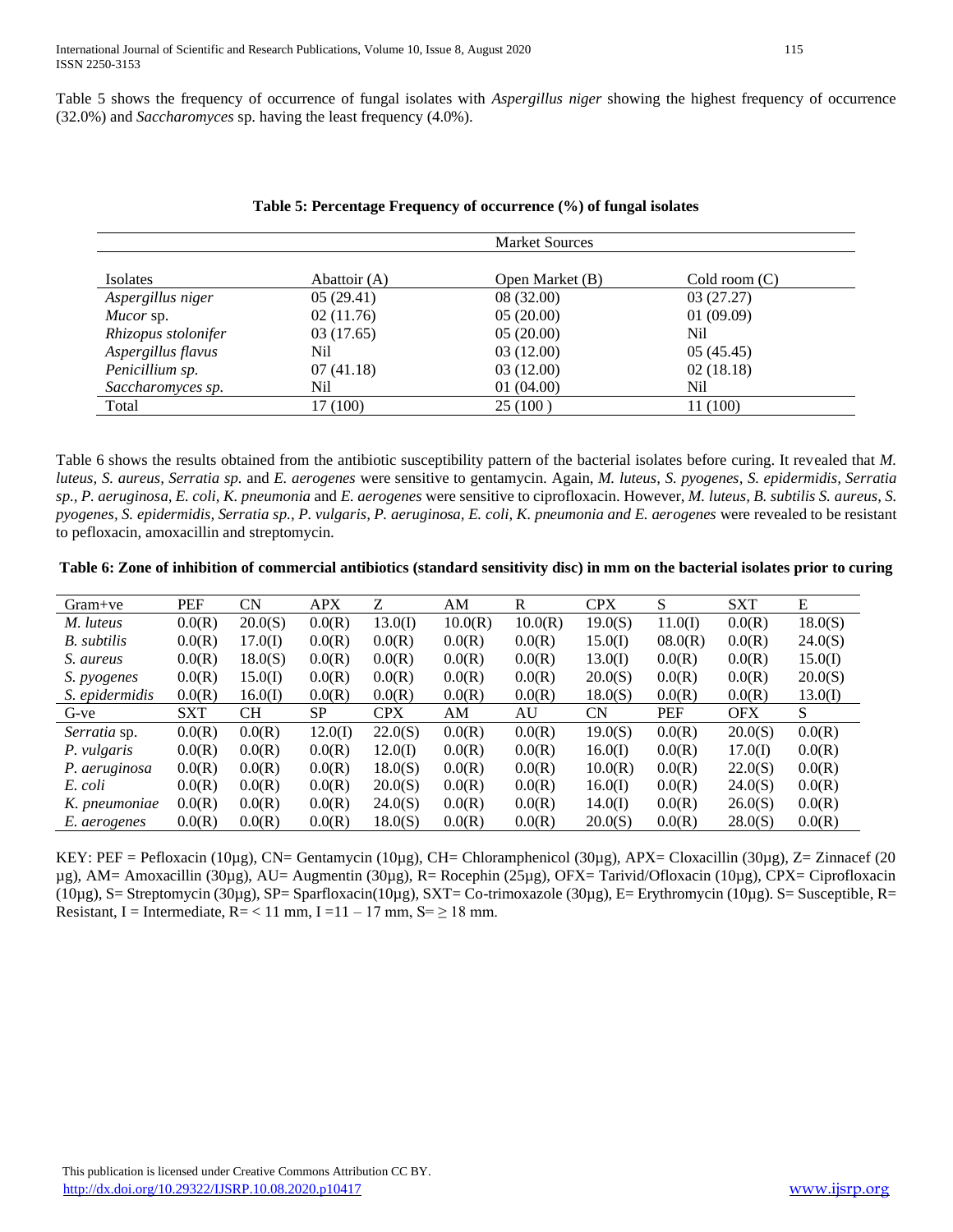Table 7 shows the results obtained from the antibiotic susceptibility pattern of the bacterial isolates after curing. After curing, it was observed that Erythromycin and Tarivid became sensitive (effective) against multidrug resistant bacterial isolates. The loss of resistance after curing indicates the presence of the resistance properties in the plasmid. However, *Serratia sp., P. vulgaris, P. aeruginosa, E. coli, K. pneumonia and E. aerogenes* were resistant to amoxacillin, co-trimoxazole and augmentin suggesting that the resistant properties shown by bacterial isolates were not plasmid mediated.

| $Gram+ve$           | <b>PEF</b> | <b>CN</b> | <b>APX</b> | Z          | AM      | R       | <b>CPX</b> | S          | <b>SXT</b> | E       |
|---------------------|------------|-----------|------------|------------|---------|---------|------------|------------|------------|---------|
| M. luteus           | 19.0(S)    | 24.0(S)   | 16.0(I)    | 18.0(S)    | 15.0(I) | 18.0(S) | 21.0(S)    | 15.0(I)    | 13.0(I)    | 20.0(S) |
| B. subtilis         | 11.0(I)    | 20.0(S)   | 12.0(I)    | 0.0(R)     | 0.0(R)  | 0.0(R)  | 18.0(S)    | 11.0(I)    | 10.0(R)    | 28.0(S) |
| S. aureus           | 15.0(I)    | 22.0(S)   | 11.0(I)    | 0.0(R)     | 0.0(R)  | 13.0(I) | 16.0(I)    | 10.0(R)    | 11.0(I)    | 20.0(S) |
| S. <i>pyogenes</i>  | 12.0(I)    | 20.0(S)   | 15.0(I)    | 10.0(R)    | 14.0(I) | 10.0(R) | 24.0(S)    | 16.0(I)    | 10.0(R)    | 30.0(S) |
| S. epidermidis      | 15.0(I)    | 16.0(I)   | 11.0(I)    | 13.0(I)    | 10.0(R) | 14.0(I) | 22.0(S)    | 18.0(S)    | 12.0(I)    | 26.0(S) |
| G-ve                | <b>SXT</b> | CН        | <b>SP</b>  | <b>CPX</b> | AM      | AU      | <b>CN</b>  | <b>PEF</b> | <b>OFX</b> | S       |
| <i>Serratia</i> sp. | 10.0(R)    | 13.0(I)   | 18.0(S)    | 26.0(S)    | 05.0(R) | 10.0(R) | 22.0(S)    | 10.0(R)    | 24.0(S)    | 13.0(I) |
| P. vulgaris         | 07.0(R)    | 10.0(R)   | 10.0(R)    | 18.0(S)    | 0.0(R)  | 0.0(R)  | 20.0(S)    | 13.0(I)    | 20.0(S)    | 14.0(I) |
| P. aeruginosa       | 06.0(R)    | 14.0(I)   | 10.0(R)    | 22.0(S)    | 04.0(R) | 0.0(R)  | 15.0(I)    | 10.0(R)    | 25.0(S)    | 0.0(R)  |
| E. coli             | 10.0(R)    | 19.0(S)   | 15.0(I)    | 25.0(S)    | 06.0(R) | 0.0(R)  | 21.0(S)    | 15.0(I)    | 28.0(S)    | 17.0(I) |
| K.                  | 08.0(R)    | 13.0(I)   | 11.0(I)    | 28.0(S)    | 0.0(R)  | 08.0(R) | 18.0(S)    | 11.0(I)    | 28.0(S)    | 13.0(I) |
| pneumoniae          |            |           |            |            |         |         |            |            |            |         |
| E. aerogenes        | 10.0(R)    | 15.0(I)   | 13.0(I)    | 22.0(S)    | 10.0(R) | 0.0(R)  | 24.0(S)    | 12.0(I)    | 30.0(S)    | 10.0(R) |

**Table 7: Zone of inhibition of commercial antibiotics (standard sensitivity disc) in mm on the microbial isolates after curing**

KEY: PEF = Pefloxacin (10µg), CN= Gentamycin (10µg), CH= Chloramphenicol (30µg), APX= Cloxacillin (30µg), Z= Zinnacef (20 µg), AM= Amoxacillin (30µg), AU= Augmentin (30µg), R= Rocephin (25µg), OFX= Tarivid/Ofloxacin (10µg), CPX= Ciprofloxacin (10µg), S= Streptomycin (30µg), SP= Sparfloxacin (10µg), SXT= Co-trimoxazole (30µg), E= Erythromycin (10µg). S= Susceptible, R = Resistant, I = Intermediate,  $R = < 11$  mm, I =  $11 - 17$  mm, S =  $\geq 18$  mm.

The antimicrobial sensitivity testing (Table 8) of the bacterial isolates from the meat samples using some broad and narrow spectra antibiotics showed 100% susceptibility (sensitive) to some antibiotics like ciprofloxacin, gentamicin, ofloxacin, while most of the bacterial isolates were found to be resistant to ampiclox, septrin and chloramphenicol.

| S/N            | Microbial isolates | Zone of inhibition in mm | Susceptibility pattern |  |
|----------------|--------------------|--------------------------|------------------------|--|
|                | M. luteus          | 31.0                     |                        |  |
| 2              | B. subtilis        | 30.5                     |                        |  |
| 3              | S. aureus          | 23.0                     |                        |  |
| $\overline{4}$ | S. pyogenes        | 31.5                     |                        |  |
| 5              | S. epidermidis     | 31.0                     |                        |  |
| 6              | Serratia sp.       | 33.0                     |                        |  |
| 7              | P. vulgaris        | 30.5                     |                        |  |
| 8              | P. aeruginosa      | 28.0                     |                        |  |
| 9              | E. coli            | 30.0                     |                        |  |
| 10             | K. pneumonia       | 31.0                     |                        |  |
| 11             | E. aerogenes       | 32.0                     |                        |  |

#### **Table 8: Antibiotic susceptibility pattern using single disc methicillin drug**

Key: S=Susceptible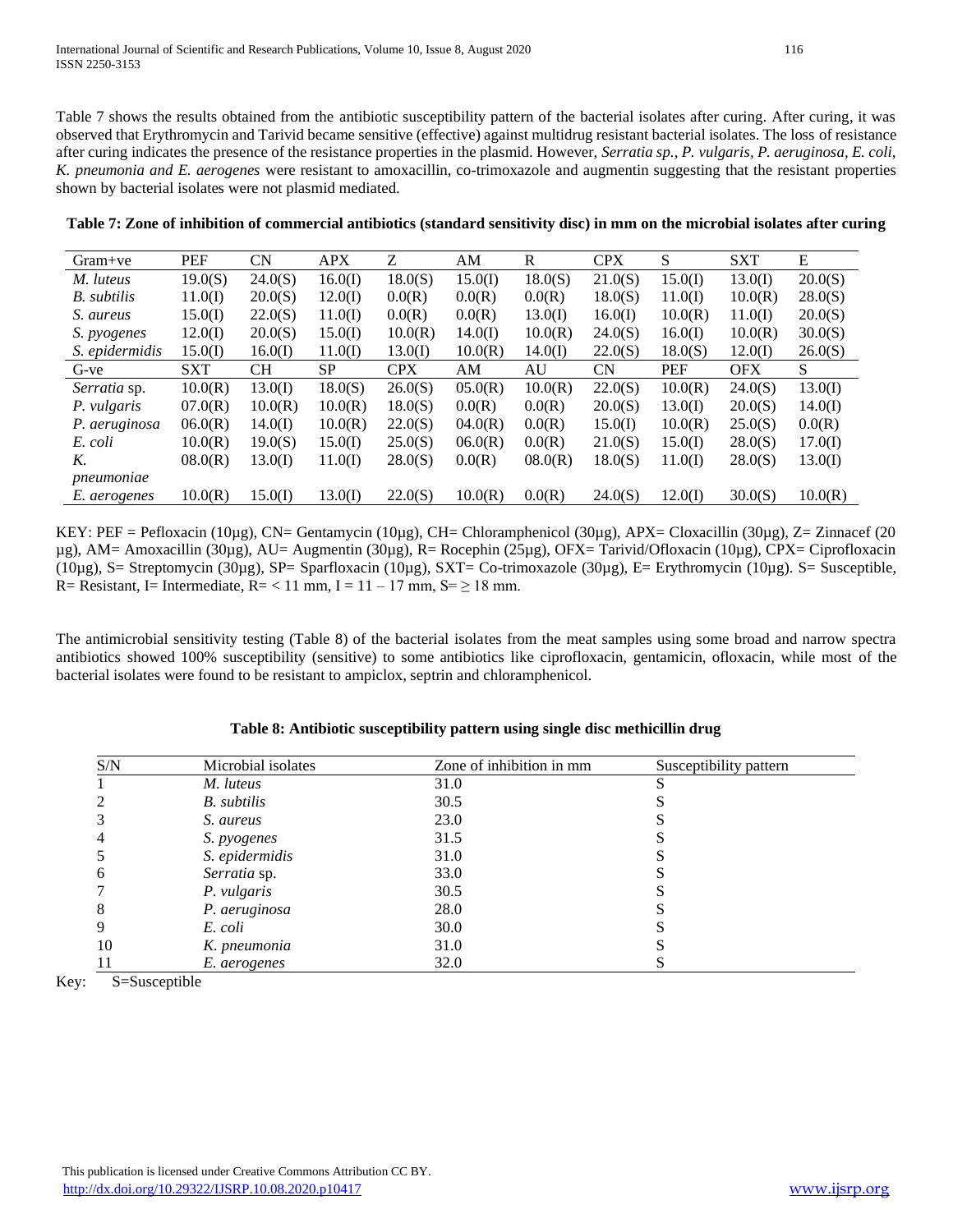The result of the plasmid curing revealed that resistance to some commonly used antibiotics such as septrin, streptomycin and ampiclox by the bacterial isolates were plasmid mediated.



Plate 1: Agarose gel electrophoresis of plasmids harbored by the bacterial isolates. B1= Staphylococcus aureus, B<sub>2</sub>= Bacillus subtilis, B<sub>3</sub>= Escherichia coli, B4= Enterobacter sp, B<sub>3</sub>= Micrococcus luteus, B<sub>6</sub>= Streptococcus sp., B<sub>7</sub>= Pseudomonas aeruginosa, B<sub>5</sub>= Staphylococcus epidermiidis,  $B_9$  = Proteus sp.,  $B_{10}$  = Serratia sp.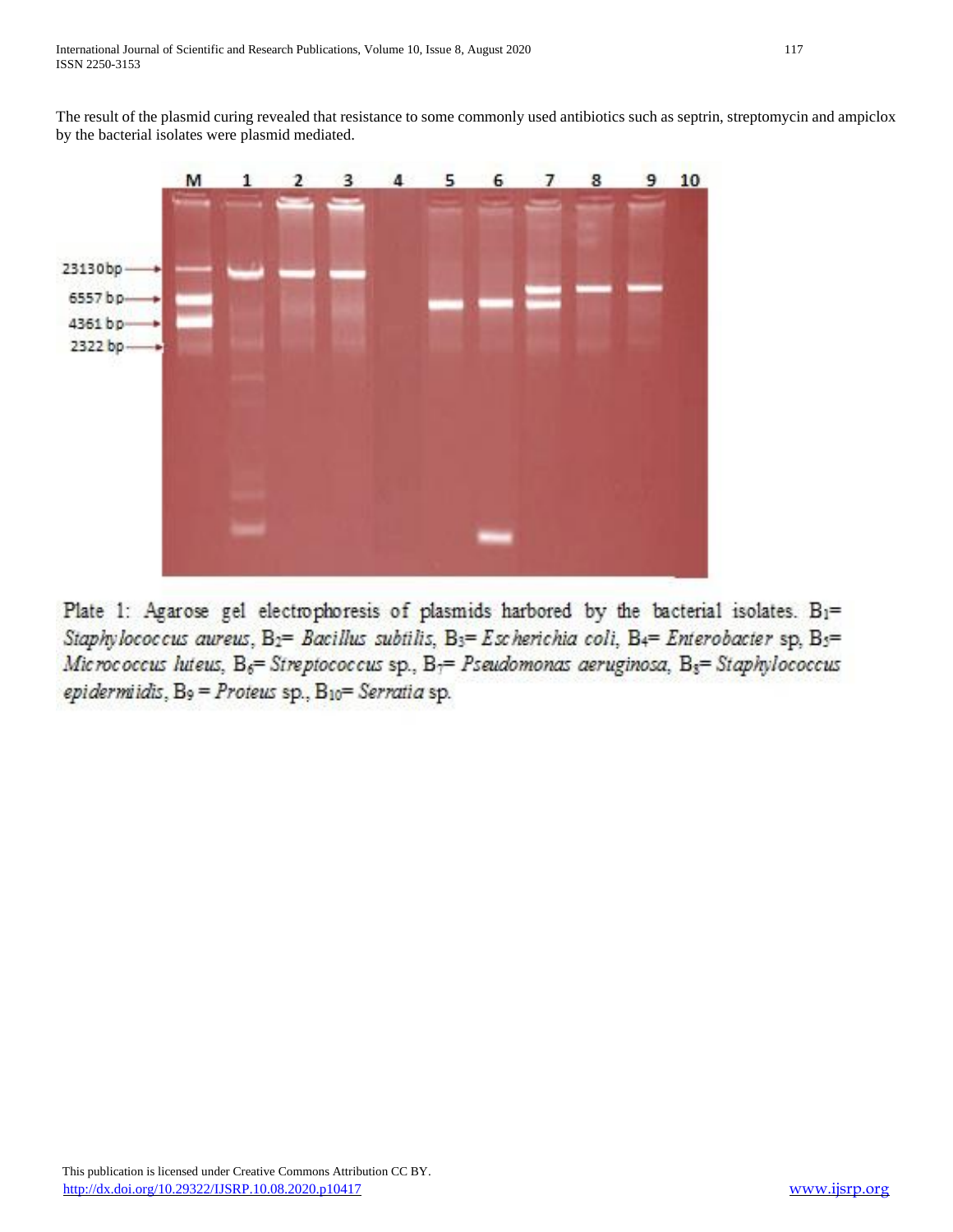### IV. DISCUSSION

Most of fresh food especially that of animal origin like beef is highly vulnerable to microbial invasion and food poisoning since meat is an ideal medium for growth of a number of microorganisms due to its nutritive value (Soyiri *et al.,* 2008). Meat samples from abattoir, open market and cold room yielded marked growth of bacteria and fungi. The presence of these organisms in raw beef meats could mean that these meats contain essentially all nutrients needed for bacteria proliferation in adequate quantity. High microbial load revealed in the raw beef meat from abattoir and open market in this study may be due to the condition of handling, the tables, equipment and machines, which had been used during processing, preparing, and the hygienic practice, employed by butchers.

Adzitey *et al.,* (2011b), reported that the butchering activity is more dominated by the youth and middle-aged men who are more energetic as the butchering business requires much physical strength. During the study, it was revealed that, the abattoir and open market workers had low level of education and this could make difficult in acceptability of modern slaughtering practices as well as adherence to strict hygienic and standard slaughtering practices that contribute to microbial contamination.

It was also discovered that abattoir was often congested with people who were not directly involved with slaughtering and processing of the carcasses which may contribute to contamination of meat with microbes. Most of the vehicles used to transport meat from abattoir to retail meat outlets were taxi, tricycles, wheel barrow and various types of vehicles. The meats were carried in sack bags, open bowls and basins, as well as with bare hands. Sometimes abattoir workers stepped on the meat. This may also contribute to bacterial contamination of meat. The slaughtering of beef carcasses on the bare floor as result of lack of hoists in the abattoir also created room for contamination. Adeyemo *et al.,* (2009), found that the animals were often slaughtered and eviscerated on the floor because of the absence of mechanical or manual hoists a factor which contributed to a major source of contamination.

James *et al.*, (2005), reported that the longer meat surface is exposed to the environment, the higher the microbial load. The meat samples from open market had the highest mean of total viable counts, followed by those from abattoir and finally the meat from cold room had least contamination. The low microbial load in raw beef from cold room could be due to the effect of cooled storage in the refrigerator which was not conducive for microbial proliferation and growth. When comparing the microbial counts of raw meats purchased from the three market sources, results revealed that the open market had the highest bacteria counts  $(48.00\times10^{3} \pm 06.41 \text{c}$ fu/g) for total viable bacterial counts. The high total viable bacteria counts recorded in this study showed the microbial diversity (differences in form or species) in the market sources, condition of the market and the hygienic practice employed by meat sellers and butchers. This determined the variation of bacterial contamination.

Fresh meats sold to the public in the open market were grossly contaminated with coliform bacteria  $(32.97\times10^{3} \pm 04.58 \text{ cftu/g})$  as well as other bacterial forms. However, no significant difference was found between the mean total coliform counts of samples in abattoir and cold room. The mean staphylococcal counts and fungal counts of raw meat samples recorded no significant

 This publication is licensed under Creative Commons Attribution CC BY. <http://dx.doi.org/10.29322/IJSRP.10.08.2020.p10417> [www.ijsrp.org](http://ijsrp.org/)

difference among the three market sources. According to statistical analysis, it was noted that the microbiological quality of most of the raw meat and meat products of Benin City was significantly poor. The finding showed that raw meat and meat products, which were collected from different market sources, were contaminated with pathogenic microorganisms. A total of eleven bacterial isolates covering nine genera were isolated and characterized as *Staphylococcus aureus, Escherichia coli, Pseudomonas aeruginosa, Streptococcus pyogenes, Staphylococcus epidermidis, Bacillus subtilis, Micrococcus luteus, Klebsiella pneumoniae, Enterobacter aerogenes, Proteus vulgaris* and *Serratia marcescens.*

The predominance of *Escherichia coli* (21.57%) in the abattoir, *Staphylococcus aureus* (18.07%) in the open market and *P. aeruginosa* (28.13%) in the cold room were attributed to the handling process such as killing equipment and the water used in washing the meat. Other researchers have reported the presence of *Pseudomonas*, *Escherichia coli* and other gram-negative bacteria in raw meat samples (Lin *et al.,* 2004). No *Salmonella* and *Shigella* was determined, this may be as a result of some preventive measures adopted by the meat handlers to prevent contamination. In contrast to the results of this study, Hayes *et al.,* (2003) found *Enterococcus spp.* to be the most dominant bacteria on 971 of the 981 samples (99%) of all meat (chicken, turkey, pork and beef) in the state of Iowa. Although most of organisms found in this study are normal flora of different parts of man and animal body, some of them have been associated with many disease problems. They might cause disease in their presence in the animal body or by contamination of food. The micro-flora of meats available to consumers is the total sum of microorganisms acquired during processing of animal muscle food. Animal health, dressing skills, personnel hygiene, abattoir cleanliness, and adequate storage and holding temperature during distribution and retail influence the constitution and number of micro-organisms present (Hudson *et al.,* 1996).

This study agrees with Bhandare *et al.* (2007), due to improper/unhygienic handling and processing of the meat, meat is normally transported to the markets in unhygienic meat vans, taxis, motor cycles, motor kings, and sometimes on bicycles. Meat sellers were also observed busily conversing, coughing, and sneezing, which might result in contamination through introduction of saliva on the meat. Okonko *et al.,* (2008) stated that, food can be infected with microorganisms as a result of "coughing" and "sneezing" from those who handle and process these foods. Koffi-Nevry *et al.,* (2011) also stated that, careless sneezing and coughing among butchers can result in microbial contamination of raw beef.

Findings from this study revealed the open market as the most major source of meat contamination in Benin City. During selling in retail meat outlets further contamination can occur through contact with handling equipment (tables, logs, hooks, balances and knives), insects, air, personnel and even consumers (Mtenga *et al.,* 2000). Meat sold to the public in open markets or by streets vendors are grossly contaminated with coliform bacteria as well as other bacterial forms. The finding of this study revealed that meat was contaminated with pathogenic Gram-positive and Gramnegative bacteria. This also implies that these meats are viable source of various diseases. Some of these diseases could spread and acquire epidemic status which poses serious health hazards,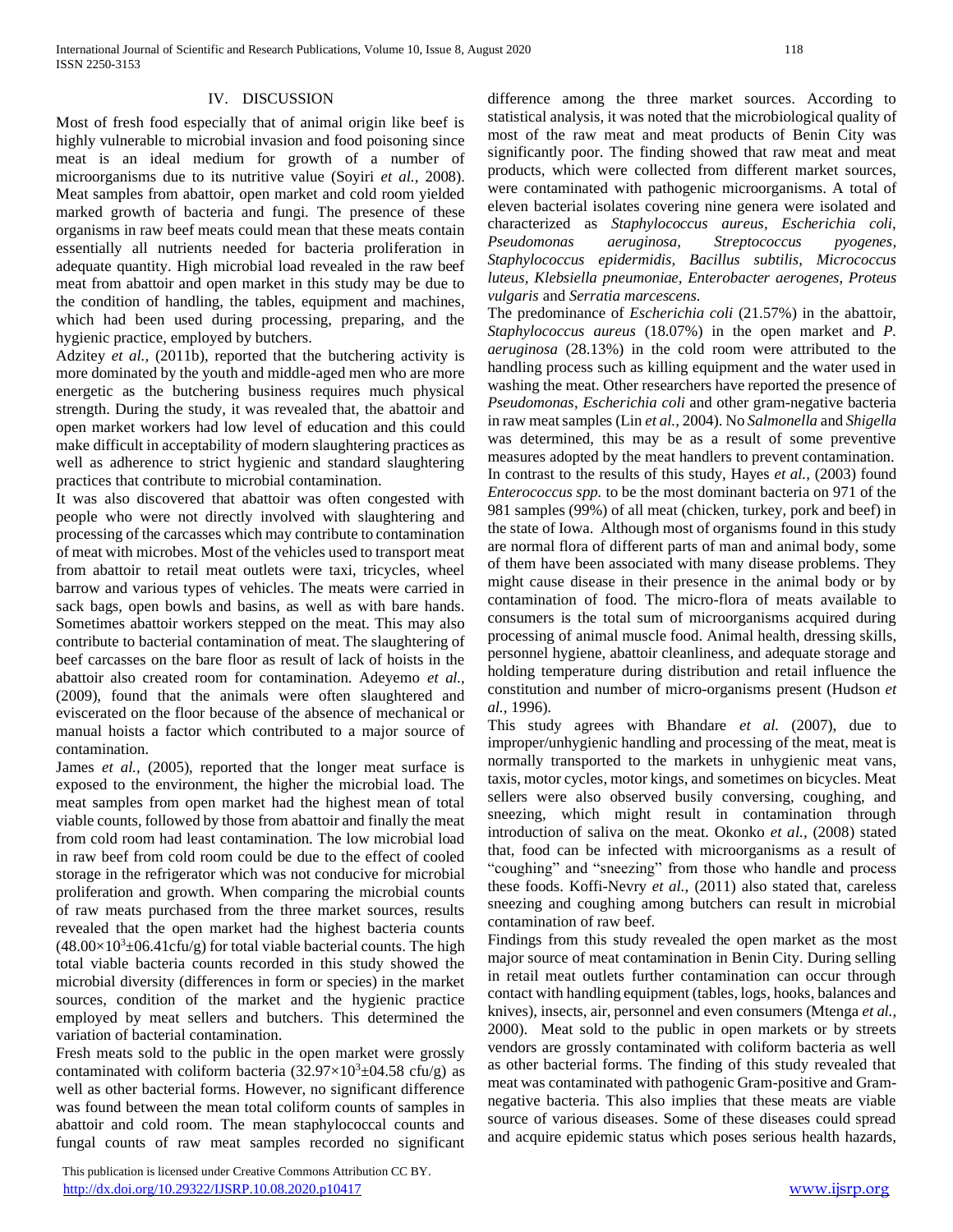"since improper handling and improper hygiene might lead to the contamination of meat and this might eventually affect the health of the consumers (Okonko *et al.,* 2008, 2009 a, b). It is, therefore, suggested that meat processors and sellers should be educated on the adverse effect of contamination. However, the processors, handlers and sellers should observe strict hygienic measures so that they may not serve as source of chance inoculation of microorganisms and fecal contamination of fresh meats and meat products.

The presence of these organisms in meat should receive particular attention, because their presence indicates public health hazards and give warning signal for the possible occurrence of food borne intoxication (Kabir, 2009). The susceptibility results of bacteria isolated from meat samples showed that they are highly resistant to some of the antibiotics tested such as cloxacillin, amoxacillin and co-trimoxazole. Gram-negative organisms are more resistant than the Gram-positives; this is expected because of intrinsic nature of Gram-negative cell wall. The Gram-negative microorganisms isolated belongs to the *Enterobacteriaceae* family, this group of organisms are always resistant to various classes of antibiotics. They are known to harbour series of antibiotic resistance genes which can be transferred horizontally to other bacteria species. Their resistance to the cephalosporins may be due to the production of beta lactamase enzymes, these enzymes are known to inactivate antibiotics especially the beta lactams. Resistance observed in other antibiotics classes may also be by other mechanisms which may be by drug efflux where drug are forcefully pumped out of the cell thereby allowing a sub-inhibitory concentration to penetrate the cell wall of this organisms, it may be as a result of a point mutation that has occurred in these bacteria thereby allowing the organism to acquire additional structure that will inhibit drug action.

*S. aureus* showed some level of intermediate susceptibility to erythromycin, even at that, it still possesses some public health problems because when these antibiotics are misused, this organism will develop resistance against it. *Bacillus subtilis* was resistant to most of the antibiotics tested. The results of the curing experiment revealed that majority of bacterial isolates carried the antibiotics genes on transmissible plasmids. The plasmids analysis revealed that there were detectable plasmid DNA genes in Isolates 1, 2, 3, 5, 6, 7, 8 and 9. The plasmids DNA genes isolated in the 0.8% Agarose gel Electrophoresis might be the bacterial contents that confer plasmid resistance on the bacterial isolates. This is in accordance with the result of this study. The plasmid profile analysis examines the total bacterial plasmid content and is separated by electrophoresis. "This method is used to assess the spread of antibiotics plasmid DNA resistance determinates (Clowers, 1972). The use of antibiotics in growing animals and treating bacterial infections could be the reason for the observed resistance, which has a range of human health consequences ranging from protracted illness to death, as endangered patients are those with impaired immunity. In order to produce meat which is safe and wholesome there is a need for use of good animal husbandry practices, good processing practices, good handling practices, standard operating procedures, sanitation standard operating procedures and hazard analysis critical control point system along the beef production chain. The need for microbial assessment of fresh meats and other meat products processed and packaged for human consumption is therefore emphasized and

 This publication is licensed under Creative Commons Attribution CC BY. <http://dx.doi.org/10.29322/IJSRP.10.08.2020.p10417> [www.ijsrp.org](http://ijsrp.org/)

recommended to reduce possible contamination (Okonko *et al.,* 2009 a, b). The result of this study provides information to existing data on microbial contaminants of meat products. The data generated from this study revealed the contamination status of meat in abattoir, open market and cold room. This study showed that MRSA testing of meat samples is highly effective against microbial contaminants. This study also demonstrates the role of raw beef food acting as a reservoir of antibiotic resistance bacteria that can be transferred to humans, thereby constituting a health problem. This study has provided comparative data on the susceptibility of the bacterial isolates to commonly used antibiotics. Training and guidance programs should be set-up in order to develop awareness among butchers and meat sellers. Education and application of control measures suitable to prevent meat contamination, from slaughtering to selling, through to final consumption is highly recommended. To always present quality meat, health - and standards authorities should keep follows up through testing of samples and executing of regular studies. Good hygienic standard at the various meat sources (abattoir, open market and cold room) should be maintained. It is highly recommended to eat meat after proper cooking.

#### V. CONCLUSION

The result of this study revealed that fresh meats were contaminated with bacteria and fungi. The presence of pathogenic microorganisms such as *Pseudomonas aeruginosa, Staphylococcus aureus* and *E. coli* among others, encountered in fresh meat from conventional beef is alarming. The presence of these organisms in meat foods should receive particular attention, because their presence indicates public health hazard and give warning signal for the possible occurrence of food borne intoxication.

#### ACKNOWLEDGMENT

The authors are grateful to God for carrying out this research work. We are also greatly indebted to all members of Applied Environmental Bioscience and Public Health Research Group, Department of Microbiology, University of Benin and all members of the Environmental Biotechnology and Sustainability Research Group, Department of Plant Biology and Biotechnology University of Benin.

#### **REFERENCES**

- [1] Adeyemo, O. K., Adeyemi, I. G. and Awosanya, A. E. J. (2009). Cattle cruelty and risk of meat contamination at Akinyele cattle market and slaughter slab in Oyo State, Nigeria. Tropical Animal Health and Production 41(8): 1715 - 1721. http://dx.doi.org/10.1007/s11250-009/9370/3.
- [2] Adu-Gyamfi A., Torgby-Tetteh, W. and Appiah, V. (2012). Microbiological Quality of Chicken Sold in Accra and Determination of D10-Value of E. coli. Food and Nutrition Sciences 3 (5): 693 - 698.
- [3] Adzitey, F., Teye, G. A. and Dinko, M. M. (2011b). Pre- and post-slaughter animal handling by butchers in the Bawku Municipality of the Upper East Region of Ghana. Livestock Research for Rural Development 23(39).
- [4] Barnett, H. L. and Hunter, B. B. (1972). Illustrated Genera of Imperfect Fungi. 3rd edn., Burges Publishing Company, Minneapolis, USA, 331pp.
- [5] Bauer, A. W., Kirby, W. M. M., Sherris, J. C. and Turck, M. (1966). Antibiotic susceptibility testing by a standardized single disk method. American Journal of Clinical Pathology 45: 493 - 496. http://dx.doi.org/10.1093/ajcp/45.4\_ts.493.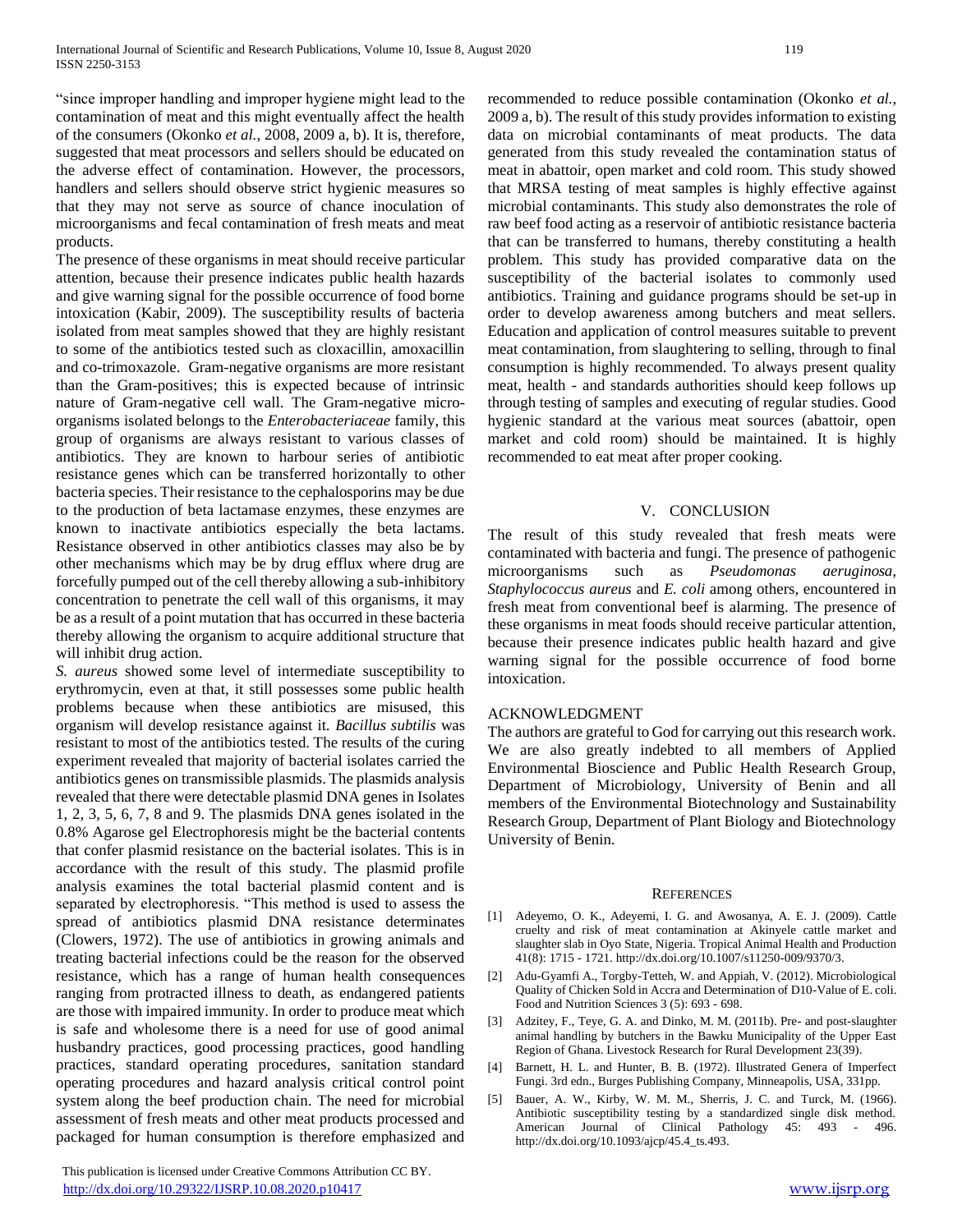- [6] Bhandare, S. G., Paturkar, A. M., Waskar, V. S. and Zende, R. J. (2009). Bacteriological screening of environmental sources of contamination in an abattoir and the meat shops in Mumbai, India. Asian Journal of Food and Agro-Industry 2(03):280 - 290.
- [7] Bimboim, H. C. and Doly, J. (1979). A rapid alkaline extraction procedure for screening recombinant plasmid DNA. Nucleic Acids Research 7 (6): 1513 - 1523. http://dx. doi.org/10.1093/nar/7.6.1513.
- [8] Buchanan, R. E. and Gribbons, N. E. (1974). Bergey's Manual of Determinative Bacteriology (8th edition). Williams and Wilkins Co. Baltimore, USA. 1246 pp.
- [9] Burch, E. and Arinder, P. (2002). Bacteriological safety measures. Meat Science 2: 100 - 99.
- [10] Cheesbrough, M. (2000). Medical Laboratory Manual for Tropical Countries Volume 11. Second edition, University Press, Cambridge, Great Britain, 377 pp.
- [11] Cheesbrough, M. (2002). Medical Laboratory Manual for tropical countries. Cambridge University. 479pp.
- [12] Cheesbrough, M. (2003). Medical Laboratory Manual. Tropical Health Technology, Low Priced Edition. Doddington, Cambridgeshire, England. 464pp.
- [13] Clinical and Laboratory Standards Institute (2005). Performance for antimicrobial susceptibility testing. Fifteenth Informational Supplement  $3(1):100 - 515.$
- [14] Clowers, R. C. (1972). Molecular Structure of Bacterial Plasmids. Bacteriological Reviews 36 (3): 361 - 405.
- [15] Datta, N., Hedges, R. W., Shaw, E. J., Sykes, R. B. & Richmond, M. (1971). Properties of an R factor from Pseudomonas aeruginosa. Journal of Bacteriology 108: 1244 - 1249.
- [16] Elmossdam, K. (2003). Attachment of Listeria microcytrogene to stainless steel surface of various temperature and pH values. Journal of Food Science 53: 103 - 111.
- [17] Emswiller, B. S., Pierson, C. J. and Kotula, A. W. (1976). Bacteriological quality and shelf life of ground beef. Applied and Environmental Microbiology 3: 820 - 826.
- [18] Ercolini, D., Russo, F., Torrieri, E., Masi, P. and Villani, F. (2006). Changes in the spoilage-related microbiota of beef during refrigerated storage under different packaging conditions. Applied and Environmental Microbiology 72 (7): 4663 - 4671.
- [19] Garcia, I. (2007). Microscopic examination of natural sepsis bacterial populations from alpine streams. Canadian Journal of Microbiology 3(3):170 - 184.
- [20] Gill, C. O., Dussault, F., Holley, R. A., Houde, A., Jones, T., Rheault, N., (2000). Evaluation of the hygienic performances of the processes for cleaning, dressing and cooling pig carcasses at eight packing plants. International Journal of Food Microbiology 58: 65 – 72.
- [21] Gill, C. O., Jones, T. (2005). Microbiological sampling of carcasses by excision or snubbing. Journal of Food Protection 65 (2):167 - 101.
- [22] Hayes, J. R., English, L. L., Carter, P. J., Proescholdt T. and K. Y. (2003). Prevalence and antimicrobial resistance of Enterococcus species isolated from retail meats. Applied Environmental Microbiology 69: 7153 - 7160.
- [23] Hudson, W. R., Mead, G. C. and Hinton, M. H. (1996). Relevance of abattoir hygiene assessment to microbial contamination of British beef carcases. Veterinary Record 139: 587-589.Heymann, D. (2008). Control of Communicable Diseases Manual. 18th edn. Washington: American Public Health Association; 2004, cited in Control Disease and Infection. Washington. 700 pp.
- [24] James, M. J., Martin, J. I., and Golden, A. D. (2005). Modern Food Microbiology. Springer Science plus Business Media, Inc. 7th edition. 63 pp.
- [25] Jennie, W. (2001). Infection Control in Clinical Practice. Elsevier Health Sciences, 294 pp.
- [26] Kabir, S. M. L. (2009). Effect of probiotics on broiler meat quality. African Journal of Biotechnology 8 (15): 3623 - 3627.
- [27] Kirby, W. M. and Bauer, A. W. (1996). Susceptibility testing: A standard single disc method. American Journal of Clinical Pathology 45: 493 – 494.
- [28] Koffi-Nevry, R., Koussemon, M. and Coulibaly, S. O. (2011). Bacteriological quality of beef offered for retail sale in Cote d'ivoire. American Journal of Food Technology 6(9): 835-842.
- [29] Komba, E., Komba, V. G., Mkupasi, E. M., Mbyuzi, S. Mshamu, A.O., Luwumbra, D., Busagwe, Z. and Mzula, A. (2012). Sanitary practices and

 This publication is licensed under Creative Commons Attribution CC BY. <http://dx.doi.org/10.29322/IJSRP.10.08.2020.p10417> [www.ijsrp.org](http://ijsrp.org/)

occurrence of zoonotic conditions in cattle at slaughter in Morogoro Municipality, Tanzania: implications for public health. Tanzania Journal of Health Research  $14(2):1-5$ .

- [30] Li, M. Y., Zhou, G. H., Xu, X. L., Li, C. B. and Zhu, W. Y. (2006). Changes of bacterial diversity and main flora in chilled pork during storage using PCR-DGGE. Food Microbiology 23 (7): 607 – 611.
- [31] Lin, M., Al-Holy. M., Mousavi-Hesary M., Al- Qadiri, H. and Cavinato, A. G. (2004). Rapid and quantitative detection of the microbial spoilage in chicken meat by diffuse reflectance spectroscopy (600-1100 nm). Letters in Applied Microbiology 39:148 - 155.
- [32] James, M. J., Martin, J. I., and Golden, A. D. (2005). Modern Food Microbiology. Springer Science plus Business Media, Inc. 7th edition. 63 pp.
- [33] Marriott, J. A. (2004). Microbial problems in handling and storage of fresh meats. Journal of Applied Bacteriology 7: 433 - 441.
- [34] Mtenga, L. A., Lemma, B. E., Muhikambele, V. R., Maeda, G. K., Nnko, S. M. and Makungu, P. J. (2000). Assessment of bacterial contamination of meat, water and meat handling equipment at some abattoirs and butcher shops in Dar es salaam city and its hygienic implication. Sokoine University of Agriculture. SUA-NORAD PROJECT TAN -91. 28pp.
- [35] Norrung, B., Anderson, J. K. and Buncic. S. (2009). Main Concerns of Pathogenic Microorganisms in Meat. In: Toldra F. (eds.) Safety of Meat and Processed Meat Part I, Springer, New York, 29pp.
- [36] Ogbeibu, A. E. (2005). Biostatistics: A Practical Approach to Research and Data Handling. Mindex Publishing Company Limited, Benin City, Nigeria. 261 pp.
- [37] Ogunledun, A. (2007). Incidence of microbial contaminant and nutrients composition of selected cocoa-based beverages in Ibadan, Nigeria. Ph.D thesis submitted to the Department of Microbiology, University of Ibadan, 144pp.
- [38] Olutiola, P. O., Famurewa, O. and Sonntag, H. G. (2000). An Introduction to General Microbiology: A Practical Approach. Bolabay Publications, Ikeja, Lagos, Nigeria. 175 pp.
- [39] Okonko, I. O., Ukut, I. O. E., Ikpoh, I. S., Nkang, A. O., Udeze, A. O., Babalola, T. A., Mejeha, O. K. and Fajobi, E. A. (2008). Assessment of bacteriological quality of fresh meats sold in Calabar Metropolis, Nigeria. Electronic Journal of Environmental 7 (3): 617 - 621.
- [40] Okonko, I. O., Ogun, A. A., Adejoye, O. D., Ogunjobi, A. A., Nkang, A. O., Adebayo-Tayo, B. C. (2009a). Hazards analysis critical control points (HACCP) and Microbiology qualities of Sea-foods as affected by Handler's Hygiene in Ibadan and Lagos, Nigeria. African Journal of Food Science 3(1): 035 - 050.
- [41] Okonko, I. O., Donbraye, E., Babatunde, S. O. I. (2009b). Microbiological Quality of Seafood processors and water used in two different sea processing plants in Nigeria. Electronic Journal of Environmental, Agricultural and Food Chemistry 8(8): 621 - 629.
- [42] Oyeleke, S. B. and Manga, S. B. (2008). Essentials of Laboratory Practical in Microbiology. Tobest Publisher, Minna, Nigeria. 375 pp.
- [43] Sijhary, T. J., Bermann, M. L. and Enquist, L. W. (1984). Experiments with Gene Fusions. Cold Spring Habor Laboratory Press, New York. 55pp.
- [44] Soyiri, I. N., Agbogli, H. K. and Dongdem, J. T. (2008). A pilot microbial assessment of beef sold in the Ashaiman market, a supurb of Accra, Ghana. African Journal of food, Agriculture, Nutrition and Development 8: 91 - 103.
- [45] Yen, K. M. (2003). Biofilms in food processing. Food Control 6: 9 -18.

#### **AUTHORS**

**First Author –** Felix Ogochukwu Olise, M.Sc. Environmental and Public Health Microbiology, M.Sc. Environmental Plant Physiology, B.Sc. Science Laboratory Technology (Biotechnology Option), Anchor University, Faculty of Science and Science Education, Department of Biological Science, 1-4, Ayobo-Ipaja, Lagos, ofo2double@gmail.com,

folise@aul.edu.ng

**Second Author –** Prof. Frederick Osaro Ekhaise, Professor of Environmental and Public Health Microbiology/Microbial